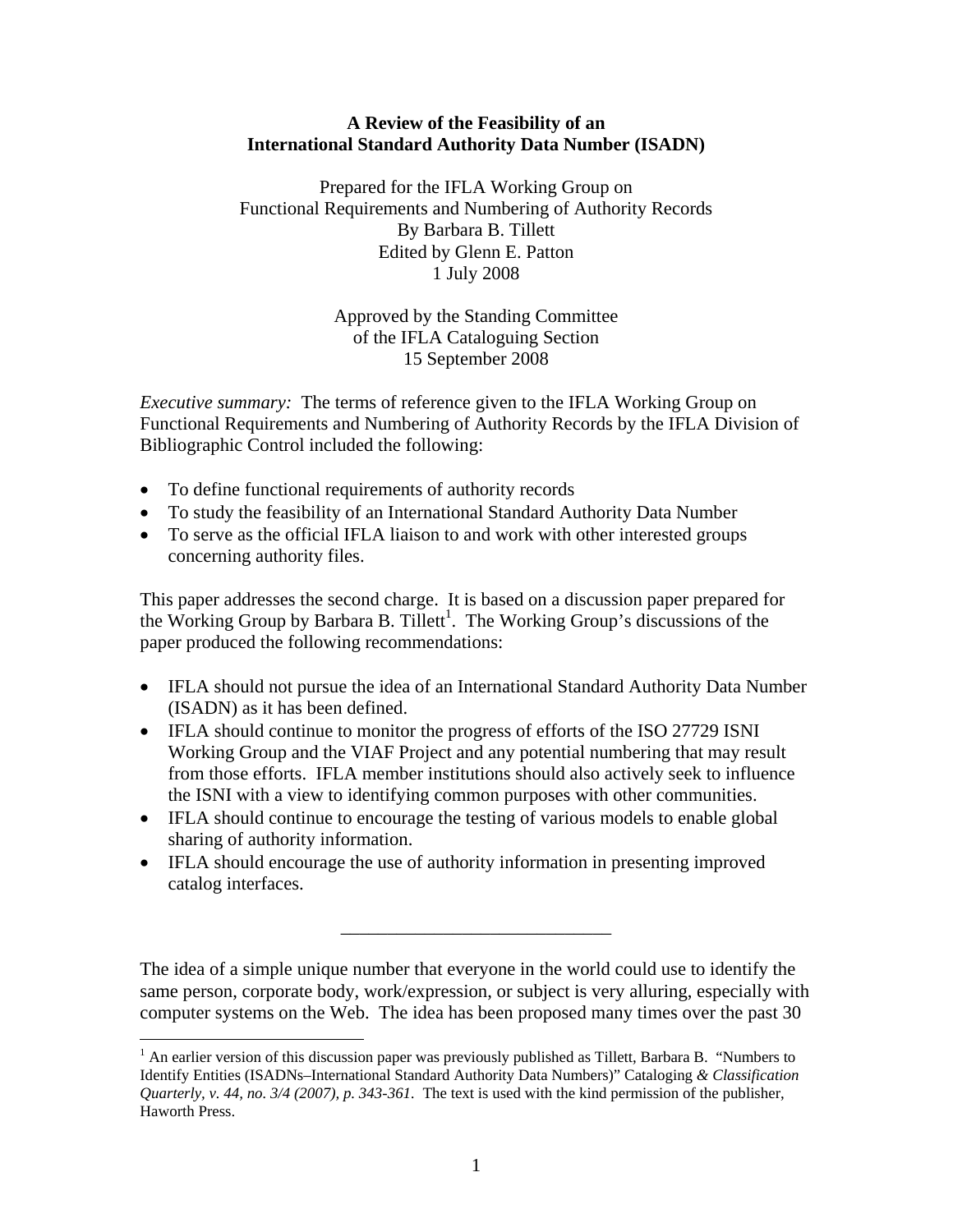years, but is nearly impossible to achieve. Part of the difficulty is that things are viewed differently in different communities and parts of the world. Things can be given many names, and names often change over time and vary in different languages and scripts. Just pinpointing what is to be considered the thing to be numbered will vary from one community to another, based on the business need.

Yet the idea persists. Numbers are very appealing as an element of naming that could uniquely identify an entity. Having a unique number helps *avoid duplication*. A number lends itself to international application, because, for the most part, a number can be *language independent*. Using a number can facilitate having systems provide local displays of the locally preferred form of name (language and script). This would also have the potential for greater international sharing of bibliographic data, as the unique identifying number could be stored in bibliographic and authority records in the local system with the locally preferred forms of names.

Attempts have been made to build a system to create and maintain such unique identifying numbers. Suggestions have been made within IFLA (International Federation of Library Associations and Institutions) on the system requirements to build an international authority system including a registration system for International Standard Authority Data Numbers (ISADNs). Some have suggested possibilities for building intelligent numbers for ISADNs (see Bourdon). Centralized and distributed systems have been suggested for registering such numbers. Lots of problems have been identified over the years following the proposals for having such numbers. The proposals break down because there are too many fuzzy areas, too many conflicting perspectives of what such a number would be used for, and too many possibilities for duplication and mis-assignment of numbers when taken to an international level across different communities. Three frequently asked questions are the following:

**What entity?** Before one even gets to numbering, there are multiple problems with trying to identify across domains those entities that would get numbers. The entities recognized by the library communities do not exactly match those in archives, museums, publishing agencies, rights management agencies, etc.

**What governance?** Then there is the superstructure necessary for administering an international system of numbering. It would likely be prohibitively expensive. The management and governance to assure everyone in the world takes part and follows the agreed conventions, is unlikely to happen even within the library world let alone across communities worldwide.

**And is it really even necessary?** What tasks are we trying to accomplish by having unique numbers for entities? Could those tasks be accomplished in some other, less resource intensive way? The Working Group believes that they can be.

#### **Task of controlling names**

Having files of authority records has been a big step towards controlling the names given to entities which we identify in our bibliographic files in libraries. Controlled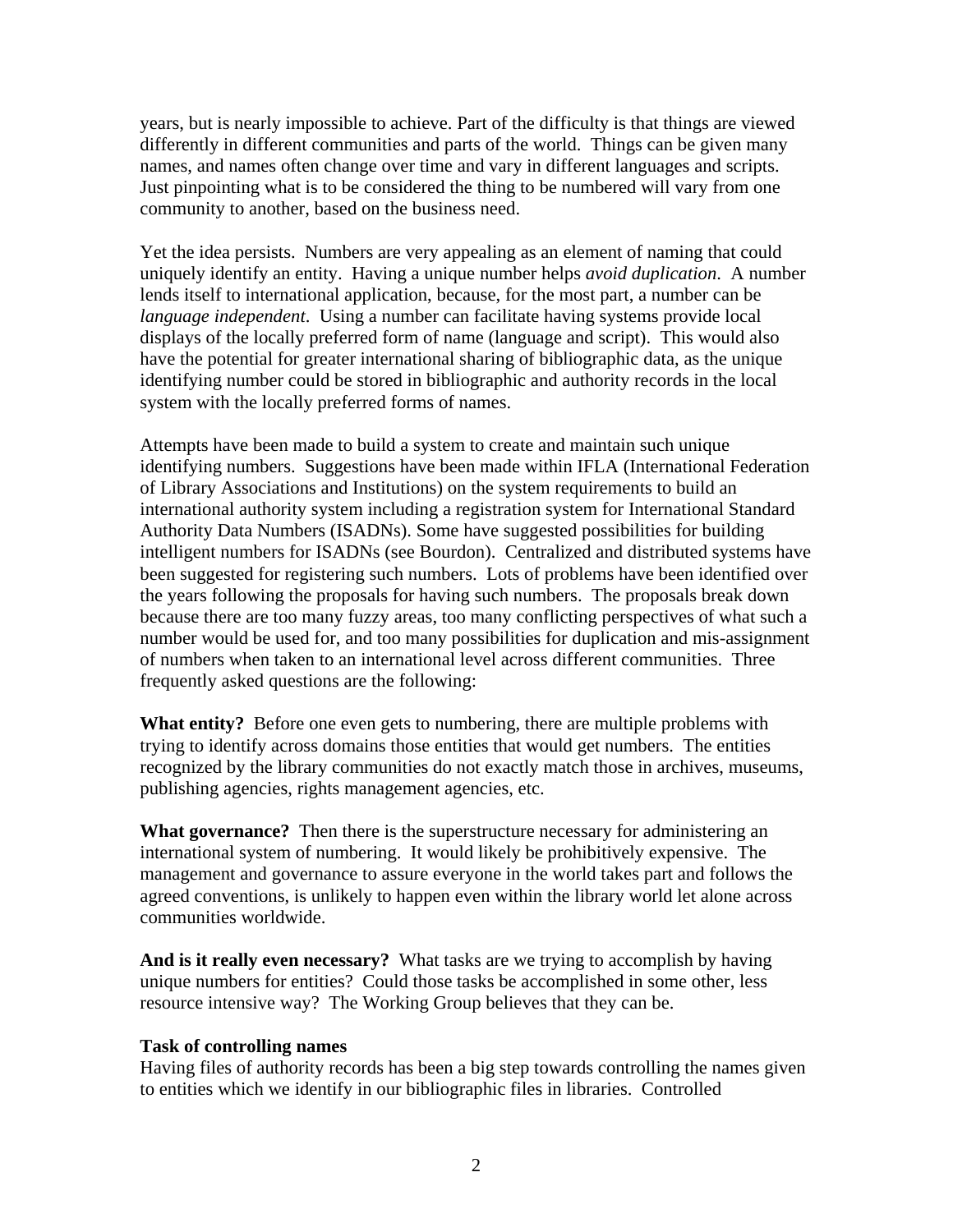vocabularies as reflected in authority files continue to be important, even essential to improving the precision and recall of searches. In the past and even today, in libraries we have provided control by requiring a single authorized form of name that is used for each entity (persons, corporate bodies, works/expressions, subjects), either as an authorized heading, a uniform title, or a subject heading.

When libraries began automating their cataloging operations, some system designers saw the advantage of using a control number in bibliographic records that would be linked to the authority record to save on storage, to make global update easier, and in general to provide better control over the displayed forms of names used. Not all systems took this approach, but the elegance of having a number that could be used behind the scenes to link the authorized heading in an authority record to a bibliographic record in which that heading was used was very attractive, especially for international applications. The heading in the language and script of the authority record could be displayed without having to be stored in each of the bibliographic records in which it was used.

One limitation of this solution, however, was that the MARC format required the text string for communicating and sharing bibliographic records, so systems had to supply the text string in lieu of the number when exporting records for data exchange.

With the advent of the Internet and networked systems worldwide, the use of identifiers for machine manipulation and navigation has been successful. The URLs and resolvers to enable connections and links to digital objects are a reality. As Cliff Lynch notes: "The assignment of identifiers to works is a very powerful act; it states that, within a given intellectual framework, two instances of a work that have been assigned the same identifier are the same, while two instances of a work with different identifiers are distinct." This same identification and disambiguation is what authority records also try to accomplish.

#### **International cooperation for authority control**

An overview of the efforts towards international cooperation in the area of authority data can be found in the writings of Françoise Bourdon. She reminds us of the history of these efforts and that the uses for authority files have grown over the years beyond just controlling the forms of names used in an individual library's catalog, to becoming more a reference tool available to anyone anywhere. (Bourdon, p. 65, 67)

Bourdon proposed an international center to collect all the records and suggested how it might be run. She also described a decentralized international system (p. 84), which she felt would be less effective, as it required strict adherence to the UBC principles about reusing bibliographic and authority data worldwide. There is still a lot to be said for the 1970's and 1980's IFLA push for "Universal Bibliographic Control" (UBC) that among other things encouraged national bibliographic agencies to be responsible for providing authority records for its national authors. However, we recognize that not all countries have national bibliographic agencies or national libraries, and some national libraries have a scope that is international rather than national. National bibliographic agencies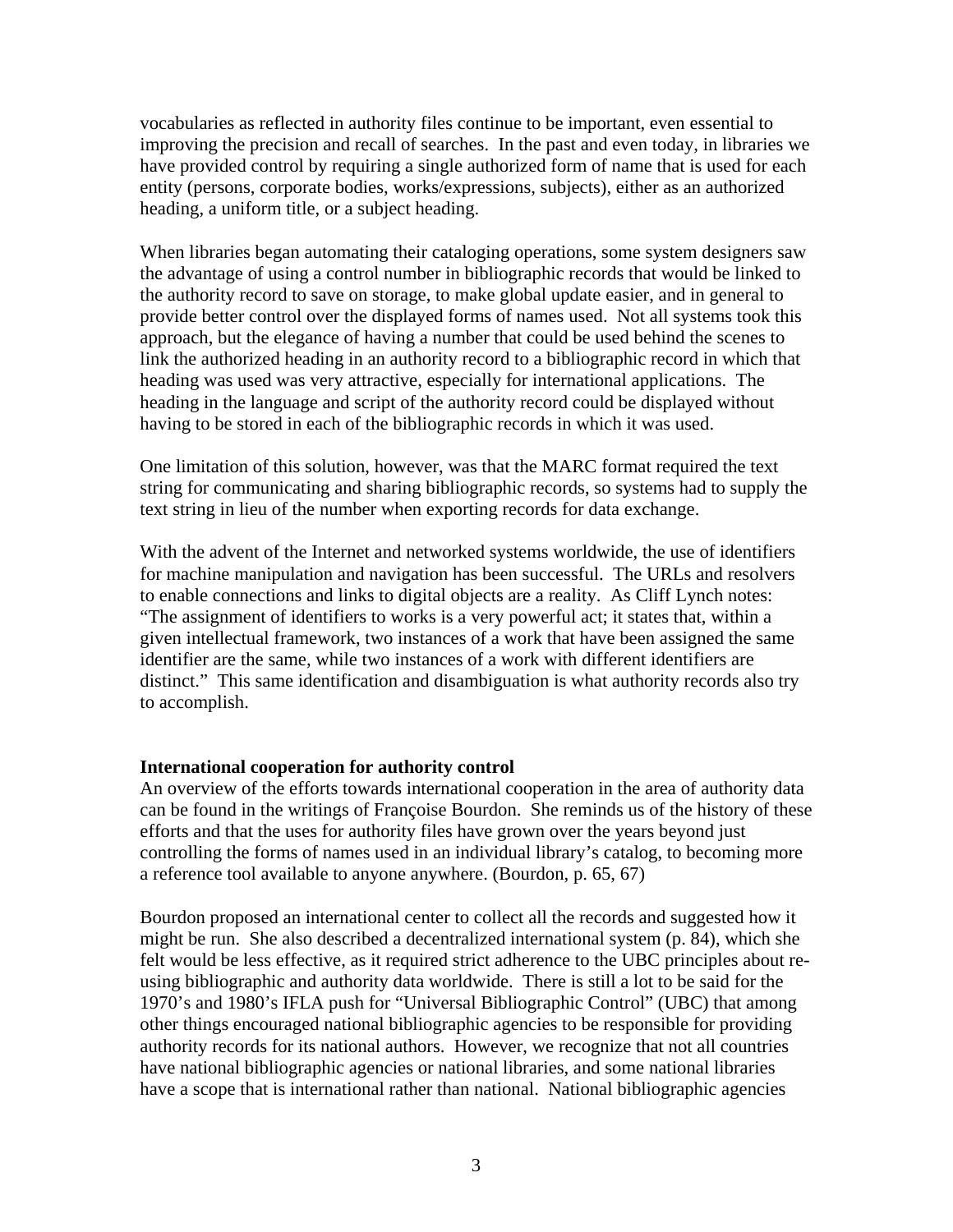also do not reflect the wider world of archives, museums, rights management, and publishing where authority information is also valued. Bourdon recognized the problem for authors from countries without national bibliographic agencies (NBAs) and concluded that a decentralized model, as she envisioned it, might prove to be more expensive and less effective than a centralized system.

She recommended addressing authority files in cataloguing rules (Bourdon, p. 87), which indeed is coming to pass with the IFLA draft *Statement of International Cataloguing Principles* and work towards *RDA: Resource Description and Access*. *RDA* is to cover authority control or access point management. Having rules for constructing authority records and identifying the elements to be included could lead to more uniformity across the communities using those cataloging instructions.

Two IFLA surveys in 1977/78 and 1989 (see Beaudiquez and Bourdon, 1991) documented the redundant work going on internationally in establishing authority records for the same entity. It has long been recognized that we could save a lot of that redundant work by sharing authority information. In the 1970's that would have been through exchanging authority records, but now it can be managed through Internet access to authority data on the Web. And who knows what the future may offer?

We should most certainly continue to work towards an "International Authority System" as those in the 1970's envisioned, at least among libraries. Not only would this help reduce library costs, it may well prove to be one of the building blocks for future international systems, such as the Semantic Web.

### **Why a number?**

Are we still trying to save storage space? Are we trying to enable international linking or identification of the entity across communities (domains)? Or do we need to uniquely identify an entity for any reason or all purposes? Storage space is no longer an issue as the costs keep dropping. The dream of international sharing across domains remains alluring, but do we need a number to enable this dream?

There are several ways we could view providing a unique identifier for an entity through:

1) a single "authorized" or default form of name to uniquely identify the entity – i.e., an authorized heading, a unique text string (traditional library approach)

or

2) a unique number assigned to the entity to serve as a placeholder in various forms (citations, bibliographic records, authority records, etc.) and/or as a link to variant forms found in a control record for the entity to enable display in the user or system-preferred language/script/format — i.e., an ISADN

or

3) an "authority record" to cluster variant forms of names and to provide links to sources locating where the variant name was found, plus other identifying data and links to related entities that together provide a set of information elements to uniquely identify an entity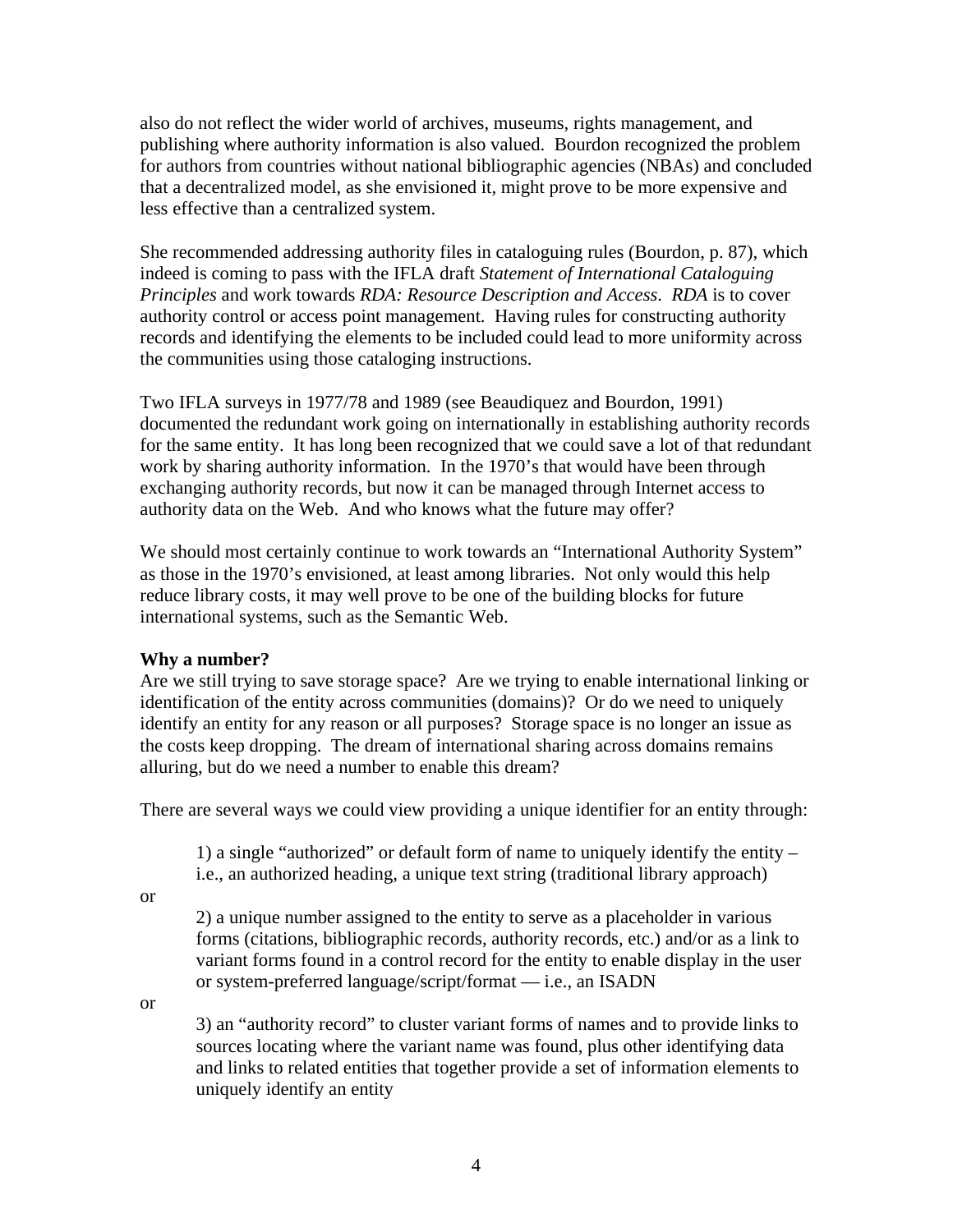and there may be other options in the future. Let's look at each of these three to start.

# **1) Single "authorized heading"**

The case has been made many times before within IFLA about why it is not practical to have a single "authorized heading" for each entity that everyone in the world would use. Users of our catalogs need to have names they can understand, in languages and scripts they can read. One form established in China would probably not work in the United States.

In Dorothy Anderson's 1974 description of the IFLA concept of Universal Bibliographic Control (UBC), national bibliographic agencies were charged with the task of establishing the authoritative form of name for their country's personal and corporate authors. Yet, the single "authorized heading" that everyone in the world would use (a premise of Universal Bibliographic Control) only works when participants share the same standards for cataloging rules, language, and script. It breaks down when moved to the truly international arena and across different communities. For example, Confucius is the English, well known name, but it's Kung Fu in China and in Chinese script, and different names in other countries – the same entity, but known by different names and represented in different scripts around the world.

Since 1998, with the publication of the IFLA "MLAR" report, it has been recognized that

"requiring everyone to use the same form for headings globally is not practical. There are reasons to use the form of names familiar to our own users, in scripts they can read and in forms they most likely would look for in their library catalogue or national bibliography. Therefore, this Working Group recognizes the importance of allowing the preservation of national or rule-based differences in authorized forms for headings to be used in national bibliographies and library catalogues that best meet the language and cultural needs of the particular institution's users." (MLAR, p. 1)

Also in 1998, the IFLA Working Group on the Revision of *Form and Structure of Corporate Headings* reached the conclusion that "that requiring the world to all use the same form of (uniform) heading is not a feasible option."

# **2) ISADN (International Standard Authority Data Number)**

Having a unique number assigned to the entity, an ISADN, has the attraction of being:

- Language independent – a number could be easily stored in bibliographic records, authority records, or used as an identifying data element in other system applications used worldwide. However, a number needs to be "resolved" to a display name. Having that capability could enable the user to choose a preferred language/script/transliteration scheme, but a system must be able to recognize which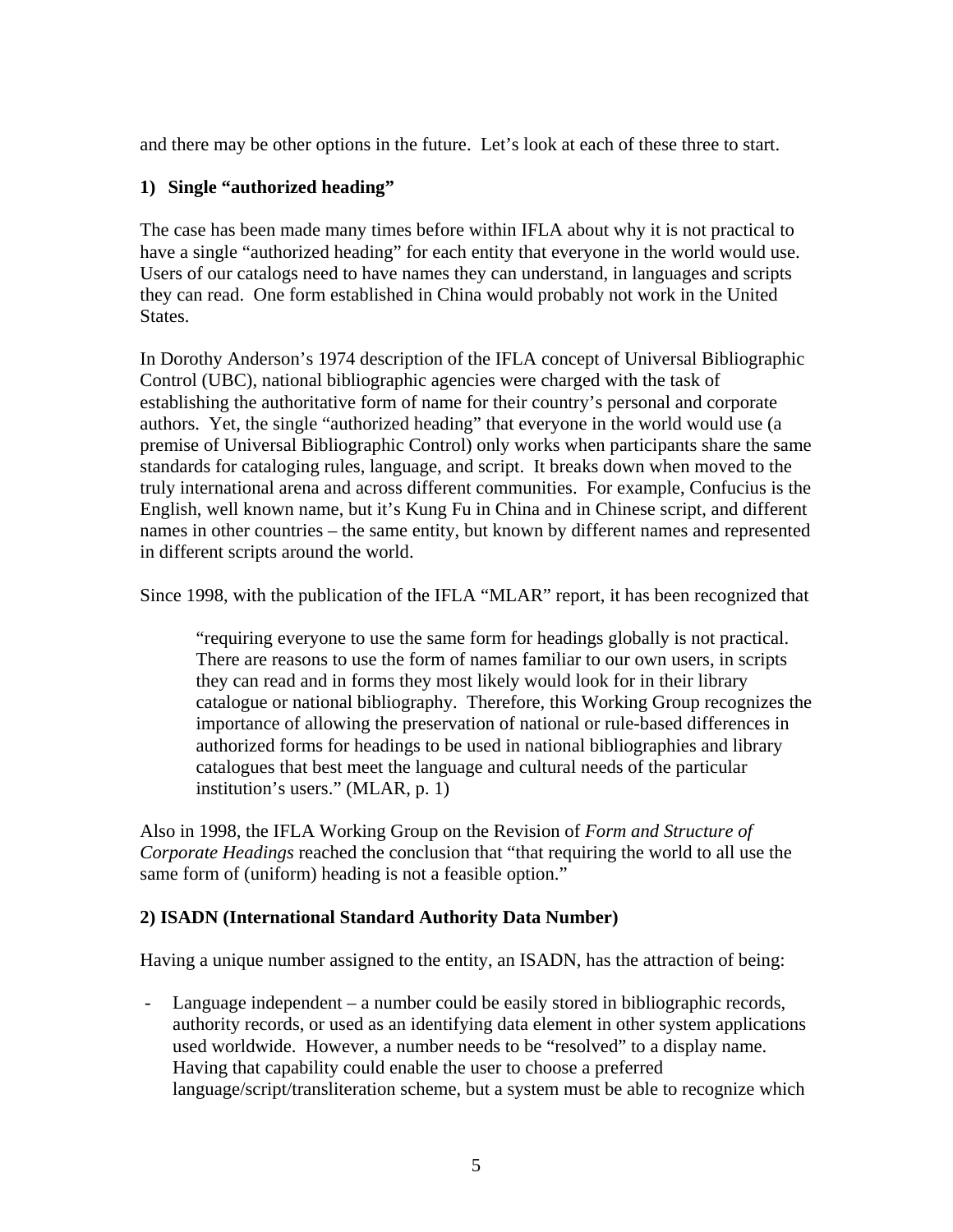text string to display in response to such a request. But is a number really language independent? Some languages (like Arabic) don't use the "western-style Arabic numerals", so just how international is a western-style Arabic number really? It could probably be argued that, in today's Internet environment, one assumes everyone would use western-style Arabic numbers as the de facto universal characters for numbering. That, however, brings the risk that we would turn a blind eye to the local variations across the world, which is probably not a politically correct thing to do.

- System independent – a number could be used in any system or application without the system having to know any rules or standards. The system would only have to know what to do with a number and how to resolve it to a display that a human could understand (rather than the numeric code).

However, having a unique number assigned to an entity gets to be a major cost and administrative issue when we look beyond a single institution or a single cooperative program where people share the same standards. On an international level, to assure the uniqueness of such numbers, there would probably need to be a registering system and all the overhead associated with such an operation. Registration of a number also tangentially must relate to a particular application or business need. For some communities beyond libraries that might only involve a subset of the universe of all persons, families, corporate bodies, works/expressions that libraries care about.

There is no doubt that having a unique number would be useful. As the IFLA Working Group on Minimal Level Authority Records noted (MLAR report, p. 1): "Within this context, retrieval would be greatly enhanced by the use of some numbering mechanism to link the associated authority records created by the various agencies, either the local system record numbers or an International Standard Authority Data Number (ISADN) for the entity, as was suggested by IFLA in the 1970's."

However, that group went on to comment on the ISADN (MLAR report, p. 2): "The Working Group has concerns about the expensive overhead in maintaining such a numbering system. We recommend waiting to see how the emerging international electronic environment and advances in developing technologies impact the linking of records. However, opportunities will be pursued with similar records from the archival community and the realm of publishers and professional associations that maintain databases of members and copyright holders for royalties. We highly recommend a follow-on Working Group be formed in IFLA to pursue these new opportunities and to continue the work to develop a virtual shared resource authority file under the auspices of IFLA."

In 1979 IFLA had a Working Group on an International Authority System, led by Tom Delsey. They proposed (and UNESCO later also recommended) the establishment of an ISADN – International Standard Authority Data Number. As Bourdon notes (Bourdon, p. 79), at that time they felt the ISADN was essential for an International Authority System to work in order to identify entities "unambiguously on an international scale unimpeded by barriers of language." She recommended (Bourdon, p. 80): "The ISADN should not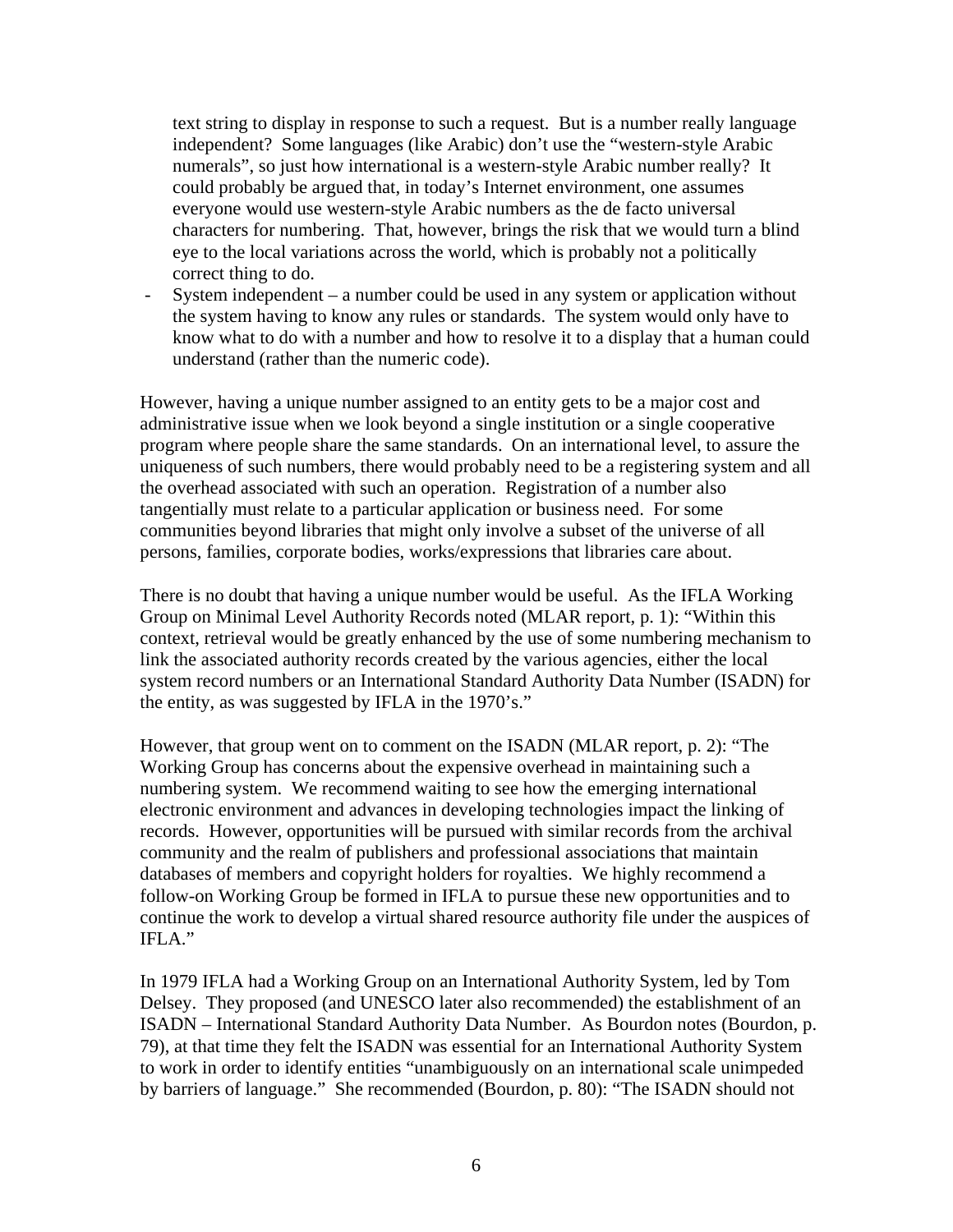just be attributed to the authority form but to the whole of the identification authority record drawn up by the NBA, which is responsible for the author in question." So the ISADN would refer to the authority record as a whole and not just to the authorized form of name, so it can control all forms of names for a given entity. In effect the number would identify the entity represented by the authority record.

Delsey described this as the view of the IFLA Working Group on an International Authority System: "The number would serve to identify the object of the authority entry, whether it be a person, a corporate body, a work, or a subject, and would be present in all variant records for that same object as the common element that would link them all regardless of the form of the heading. In an ideal implementation the standard number would be assigned by the national bibliographic agency designated as the agency responsible for establishing the authoritative heading under UBC. The number would also be recorded in conjunction with the heading in any bibliographic record in which the heading might be used. Once the heading and its corresponding number were registered, any other national bibliographic agency adapting the heading for its own use in its own national authority file would record the standard number with its variant version of the authority. Any subsequent importation either of bibliographic records carrying the heading or of variant authorities emanating from other national bibliographic agencies would trigger an automatic adjustment to conform with the national adaptation, and the records would then be cleanly integrated with the national file." (Delsey 1989, p. 24-25) Even back then it was recognized that the practical aspects of administrating such a system were "far from simple." (Delsey 1989, p. 25) This assumed reconciliation of variant authorities and properly registering all related variants under the same standard number.

More recently, the InterParty project also suggested having a standard number and a registration agency and suggested a business model to manage the assignment/registration of such numbers across several communities that would find such information important to their business. (MacEwan). While there has been no funding to continue the InterParty recommendations, ISO Technical Committee 46/Sub-Committee 9, in 2006, established ISO Project 27729, "International Standard Party Identifier (ISPI)" and charged a Working Group to "define specifications for the syntax, assignment, registration, and administration of an international standard identifier for parties (persons and corporate bodies) involved in the creation and production of content entities (e.g., authors, composers, performers, groups of performers such as orchestras, music publishers, music producers, book publishers, audiovisual producers, producers of sound recordings, broadcasters, etc.)". (ISO TC46) In May 2007, the name of the project was changed to "International Standard Name Identifier (ISNI)" and the ISO project may continue to evolve. Several members of the FRANAR Working Group have been involved in the ISO Working Group.

In February 2008, the Coalition for Networked Information held an invitational workshop on Authors and Identity Management. The meeting was attended by representatives from the U.S. national libraries; scholarly publishing, including societies, universities, archives, as well as commercial publishers; database services; representatives from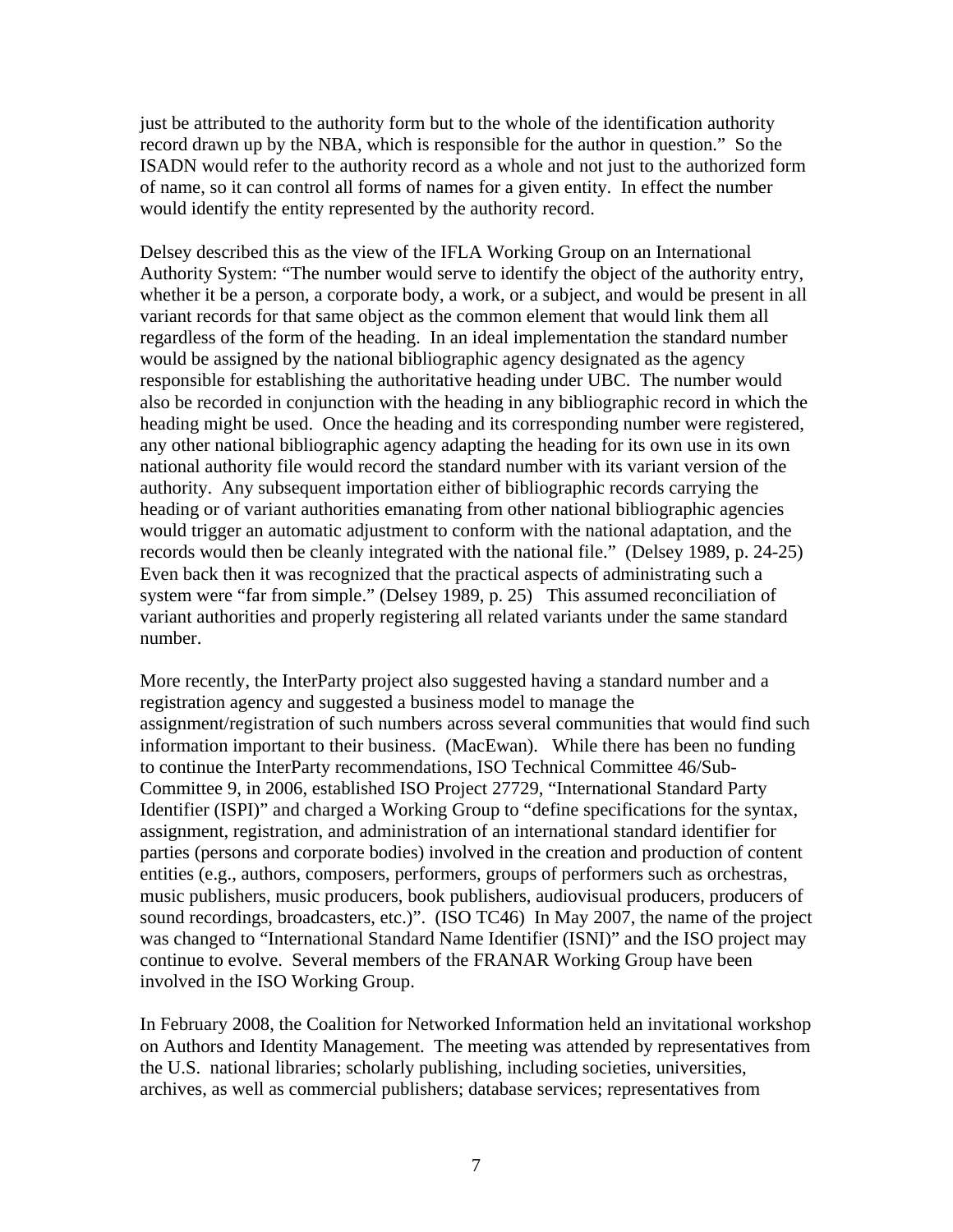institutional repositories at universities; and a variety of other organizations. Discussions recognized the reality of a wide variety of identifiers across "authority data" from all of these organizations and that priority should be given to methods of linking these identifiers. The FRANAR Working Group was represented in these discussions by Barbara Tillett.

IFLA continues to hang on to the concept of an ISADN. Within UNIMARC/Authorities, the "0- Identification Block" has the tag 015 reserved for the International Standard Authority Data Number. (UNIMARC/Authorities, p. 34-35). It shows up also in IFLA's *Guidelines for Authority and Reference Entries* (GARE) and the later *Guidelines for Authority Records and References* (GARR) as well as in the *Guidelines for Subject Authority and Reference Entries* (GSARE), all of which give instructions on how to present authority numbers in the authority record. However, in GARR there is recognition that an alternative number might be given:

"1.7.1.3. In the absence of, or in addition to, an ISADN an alternative number assigned by a regional or national agency may be given. This may be generated by the local system of the agency. The alternative number must be preceded by a code identifying the agency that assigned the number." *(GARR,* p. 23)

There is a footnote that the codes are in Bell's *An Annotated Guide to Current National Bibliographies.* 

Delsey has more recently written about the ISADN and points out how difficult it would be to establish clear territorial boundaries for assigning ISADNs. He notes that even the alternative of "first in" requires a system where everyone can easily check the assignments made in order not to duplicate a number or assign more than one number to an entity – a system to register and search the registration files. He notes this argues for a centralized registration system, but that also introduces governance, administrative problems, so he then suggests that perhaps a decentralized system might be better. (Delsey 2004, p. 74)

To the Working Group, his description of how an ISADN registration system would need to work immediately points to the fact that we could not ever have such a system on an international scale. He indicates it "will have to support the same basic processes of searching the target file, evaluating the result set to eliminate false hits, and integrating the data retrieved into the host database. In a decentralized system, the processes involved in creating and maintaining a national or regional registration database will be analogous to those involved in contributing authority records to a cooperatively developed national database. Searching across national or regional databases to ensure that an ISADN has not already been assigned for a given entity will parallel the searching of a target database and evaluating search results for purposes of deriving data from an external source. In a centralized system, the processes will parallel those involved in uploading records to a database of linked files from various national sources." He concludes that if an international system such as he describes were feasible, the benefits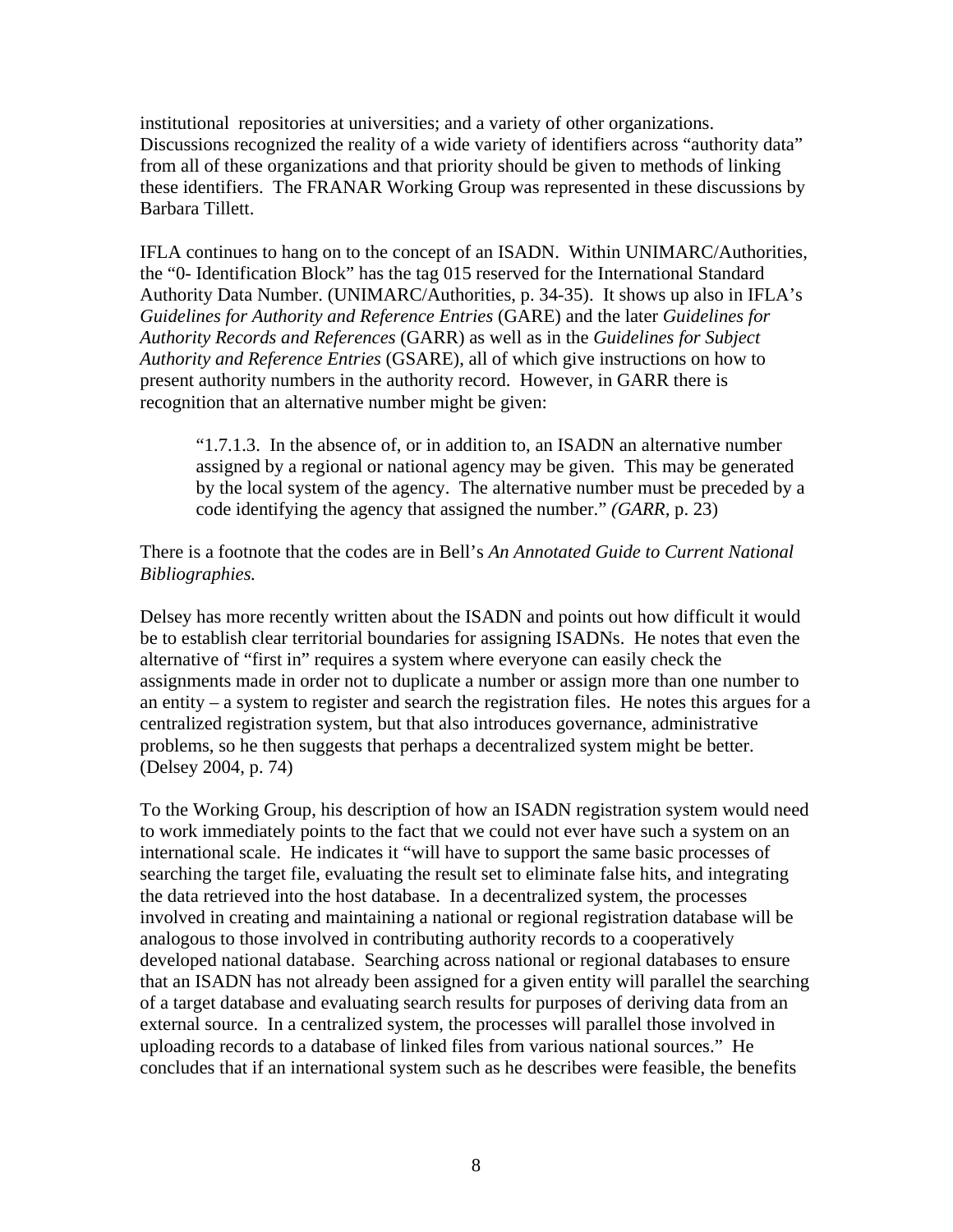of the ISADN would be considerable to establish links between records from multiple international sources.

The Working Group, in its discussions of the ISADN, believes that development of such a system is unlikely to happen — the overhead of developing the necessary automated checks and creating a database and registration system do not seem to be in the near future, if at all. That has brought us to other possibilities beyond the three enumerated above.

## **Which entities redux? What is the scope?**

For the purposes of FRANAR (Functional Requirements and Numbering for Authority Records), we are limiting the discussion to entities that would be represented in authority records: persons, corporate bodies, families, works/expressions, and subjects.

Even if we limit to those entities represented in authority records, we still have the problems of which entities, especially considering, in an international context, that different communities, depending on the cataloguing rules or standards being followed, recognize different entities. Certainly across communities like archives, museums, rights management agencies, publishers, it becomes even more complex.

What entities do we recognize, and when is a change of name for an entity a sign of a new entity or just merely a name change? We have at least the following issues:

- Bibliographic identities or "persona" are recognized as separate entities now in the draft *Statement of International Cataloguing Principles* and *AACR2*, but certainly that view is not yet universal in cataloguing codes worldwide. Rights management agencies would prefer to have all of the "personas" linked to the real person or corporate body to whom they are to pay royalties.
- Name changes over time (persons, corporate bodies, works/expressions) introduce the question of whether we have a new entity or not. Different cataloguing rules tell us to consider some changes as minor and some as major. Major changes require making a new authority record for a new "entity." There is not universal agreement on when this is necessary and in fact some past practices are being challenged (such as Antelman, p. 245 in exploring "Authority Record Identifiers" as a way to provide a work-level identifier to help cluster the members of a bibliographic family of serial works).
- Fuzzy matches exist. Often there is not enough information to uniquely identify each entity, so our library authority files include records for undifferentiated names. That set of entities represented in the authority record can change over time as more information is discovered to uniquely identify each entity formerly included, or more could be added.
- Is the number for the entity, the record, or all the names for the entity? How far do we need to take it? That actually depends on the business need and system design for any particular application. We need to assume the number is not for the real person, family, corporate body, or subject (we are not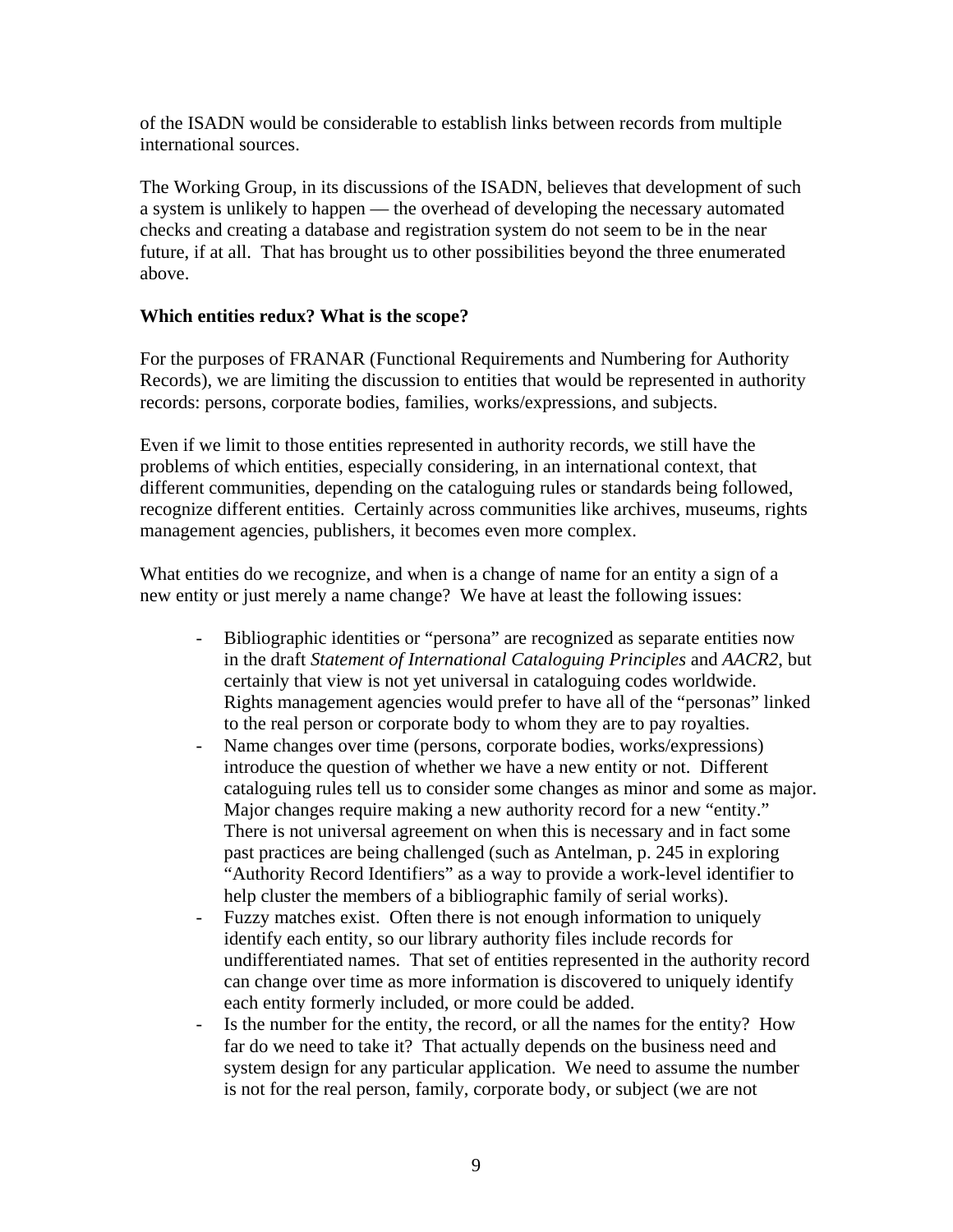proposing a "Big Brother" approach as in Orwell's *Nineteen Eighty-Four*). Most discussions have recognized the ISADN would be at the record level to provide a number to serve as a surrogate for naming the entity, but there may be some applications where we would need a number for each name given. For such applications, would they need numbers at the level of all variant names or just at the "authorized forms" in applicable languages and scripts? Again, it would depend on the business need. Antelman reminds us that the needs of administrative systems that "meet the business needs of their stakeholders" might be different from our needs in library systems. (Antelman, p. 245)

If we cannot settle on the use of such numbers and the entities they are to represent, it will be difficult to have a system of numbers.

### **What sort of number?**

In 1993 Bourdon felt that the ISADN should be an 'intelligent' number and she went on to proposed how it would be constructed automatically by computer within a given NBA – requiring the nationality, the language, and the system's control number of the record. (Bourdon, p. 81) Unfortunately this breaks down, as not all names have a known "nationality" or they may have multiple nationalities and languages. She proposed the ISADN would be used in authority records and in bibliographic records with or without the authorized heading.

After Bourdon's proposal for an 'intelligent' number was discussed further within IFLA (as during the MLAR discussions), it seemed clear that any identifier number should not be intelligent, as it would be too difficult to scale up to international application.

One suggestion has been to just use a system assigned control number for the "enhanced" authority record, such as for the Virtual International Authority File proof of concept project. The problem here is that number would not necessarily be persistent – as it would be subject to maintenance, if found to duplicate (merge needed for two or more records that were found to be for the same entity) or if found to include more than one entity (a split needed to recognize separate entities mis-linked by the matching algorithms).

If numbers are to be used to clearly identify and distinguish one entity from others, the numbers must be carefully maintained and guarded and duplicate detection must be in place. Unfortunately we are not dealing with a perfectly ordered world of entities, as noted above, so the system is bound to fail and break down, but may be do-able for a subset that perhaps matters most to the stakeholders that wish to make it work. That is probably as good a result as we can expect to get, if indeed we want to venture down this path at all.

For library purposes, it may be "good enough" to have the record control numbers serve to identify the entities, and have multiple control numbers linked when possible. This might serve the purposes of bibliographic identification and linking. However, it is not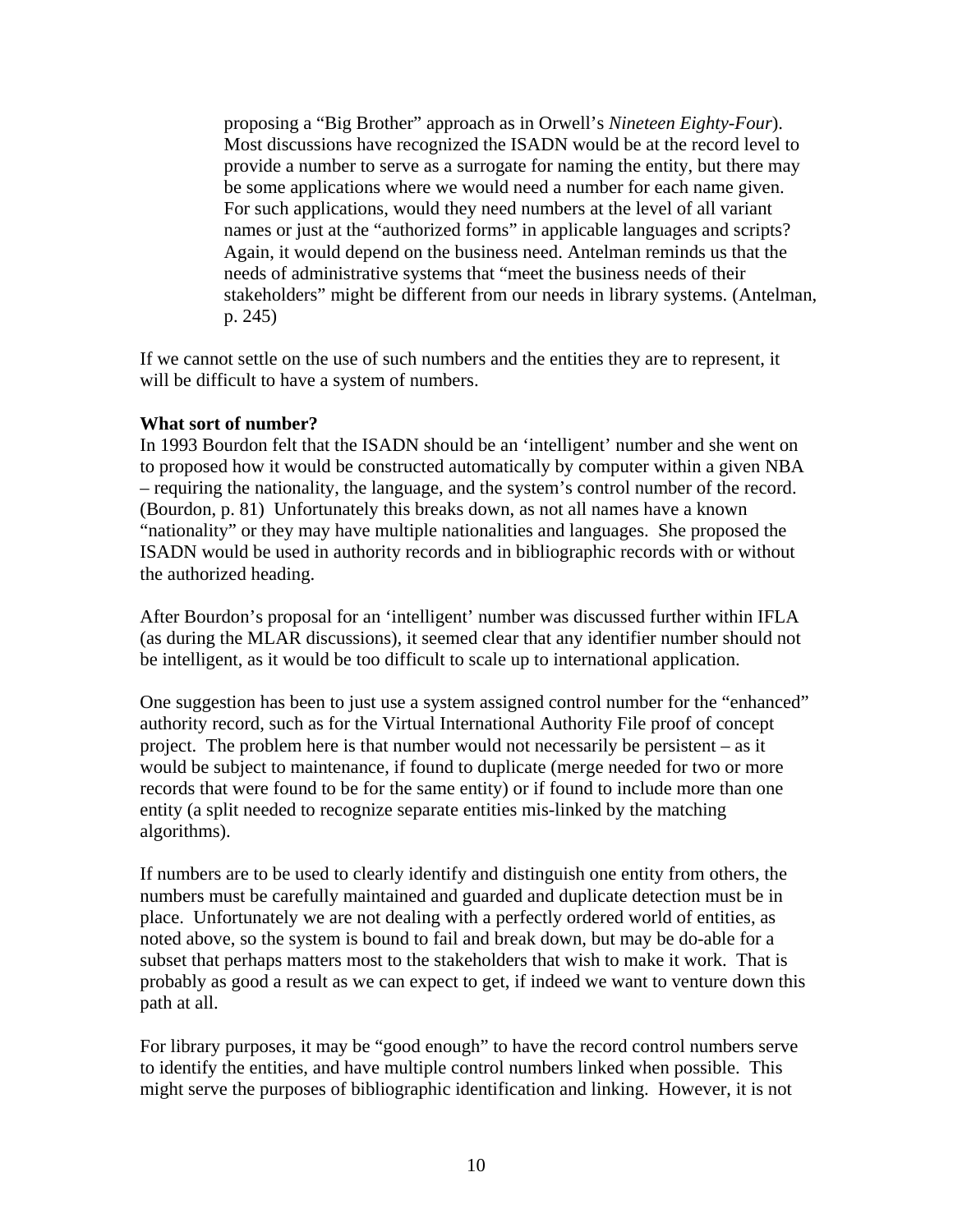clear that the needs of rights management agencies would be served by multiple identities and identifiers. Who will identify which of the libraries' persona matches the "real" person to be paid? That also assumes (perhaps mistakenly) that there is a match to a real person in the library authority records.

It's also probably not "good enough" for direct linking to manifestations/items. Items require specific resource identifiers, like URLs or persistent identifiers or location numbers, e.g., call numbers for things physically housed in collections. This really is a different kind of number altogether, but there could be connections (such as suggested for URNs to incorporate ISBNs, ISSN, SICI numbers, etc.).

As Antelman states (p.248-249): "If libraries again adopt an identifier with an administrative data model that is closely bound to the current business needs of publisher and distributors, the inevitable operational pressure will mean that, just as with ISSN, interoperability will be advanced at the expense of basic principles of bibliographic control."

## **3) An authority record**

Our third option suggests the use of a cluster of authority records that could uniquely identify an entity.

This approach is already taken with the Getty Union List of Artists Names and the Consortium of European Research Libraries' CERL Thesaurus as well as some search engines that use a clustered approach. This begs the question of why would we need a unique identifier. Systems like Verity and Endeca, the new breed of search engines offering guided searching, can start with a Google approach of a keyword (or several keywords) and bring back categorized clusters of potential matches that the user can follow depending on the user's needs. Any of the variant forms in bibliographic or authority records are there for retrieval, and having the authority record offer the cluster of variant names for entities, the system can offer each of those forms as potential paths for further searching.

This third alternative is probably the most practical approach given today's technology. It avoids the issues of needing an international administrator, while taking advantage of what's already being done by libraries worldwide. It doesn't require exactness or complete matching of all authority records for the same entity, but hopefully shows the user the existence of close matches that might meet their needs.

It does require clearly labeling variant names and related names and specifying the language/script/transliteration scheme so machines can display or link the desired form(s).

The Virtual International Authority File (VIAF) model would be one application of this third alternative. As currently envisioned, the participating institutions in the VIAF system would continue to create and maintain their own authority files as now and would make those records available to the international authority system, where the central system "knows" about the various records, makes links among the records when it can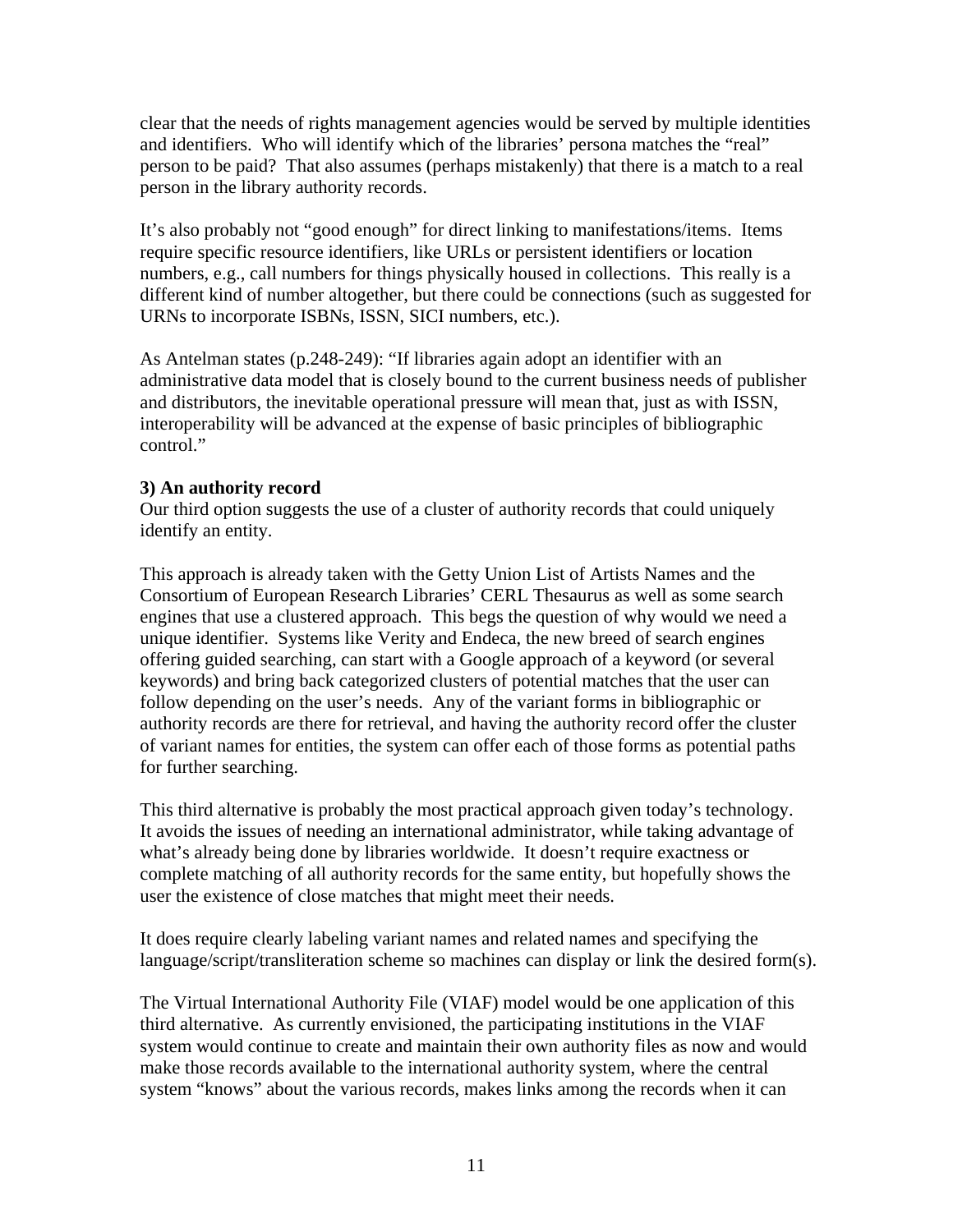and can display the matches to a search query for the user to select a desired authority record. In future the data in such a system could also be used for customized displays of preferred names. Even though the initial research findings of the current VIAF system model (project with the Library of Congress, the Deutsche Nationalbibliothek, the Bibliothèque nationale de France, and OCLC) show that less than 10% of all records would be linked, this may be "good enough."

#### **Recommendation**

Because it looks promising that we could take advantage of Internet connections and systems to test VIAF models that would link existing authority records worldwide, across languages and scripts, we may find for many applications we don't need a number.

For those systems that found an ISADN necessary, they might use the automatically generated VIAF system identifier for the authority records if such a number were made publicly accessible. However, there would be the understanding that these numbers could change over time (which makes this less attractive).

Certainly, explorations will continue with the rights management, publishing agencies, and others to see if an international registry can be accomplished. It is still very unclear how such a system would be sustained from a business sense but IFLA groups should monitor the work of the recently formed ISO Project 27729 to develop an International Standard Name Identifier (ISNI). IFLA member institutions should also actively seek to influence the ISNI with a view to identifying common purposes with other communities.

The use of the newer search engines, like Verity or Endeca or similar guided or clustered searching offer the possibility of presenting the user (the cataloger, the reference librarian, the end user, etc.) with the names found in the authority systems, clustered or identified in such a way as to clearly offer paths for selecting the name or authority record best suited to that user's needs without the need for unique identifying numbers.

For the cataloger, retrieving a small set of authority records that matched a search query would help in making decisions about using an existing record or making a new authority record. System capabilities should be able to capture data from the source record found on the VIAF and make it usable in the local system environment — allowing the cataloger to edit as needed and to provide additional information. Machines can make matches without ISADNs and can display alternative forms of names without numbers.

Until there is a compelling business case and cost model for sustained management of an ISADN system, the Working Group recommends that:

- IFLA should not pursue the idea of an International Standard Authority Data Number (ISADN) as it has been defined.
- IFLA should continue to monitor the progress of efforts of the ISO 27729 ISNI Working Group and the VIAF Project and any potential numbering that may result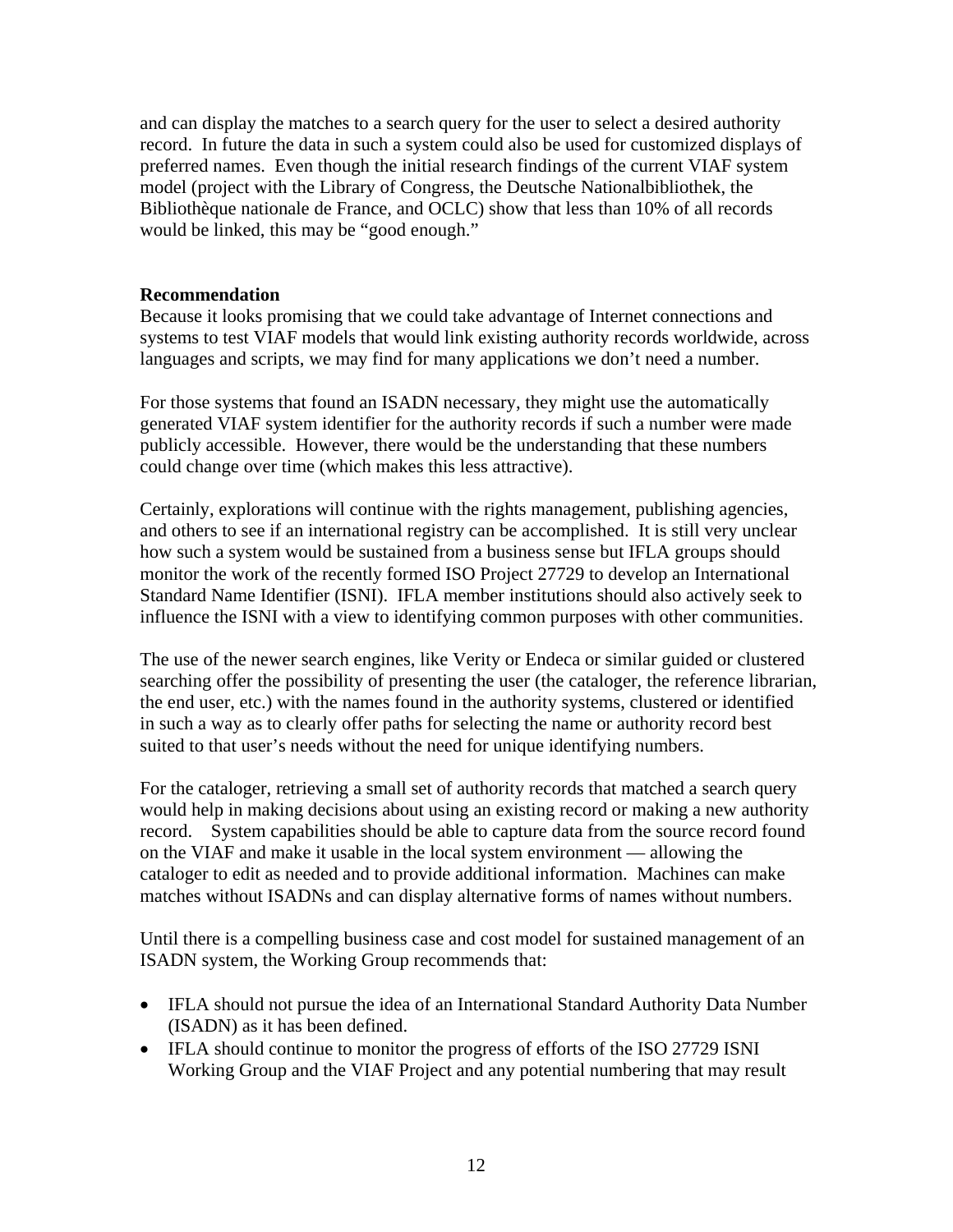from those efforts. IFLA member institutions should also actively seek to influence the ISNI with a view to identifying common purposes with other communities.

- IFLA should continue to encourage the testing of various models to enable global sharing of authority information.
- IFLA should encourage the use of authority information in presenting improved catalog interfaces.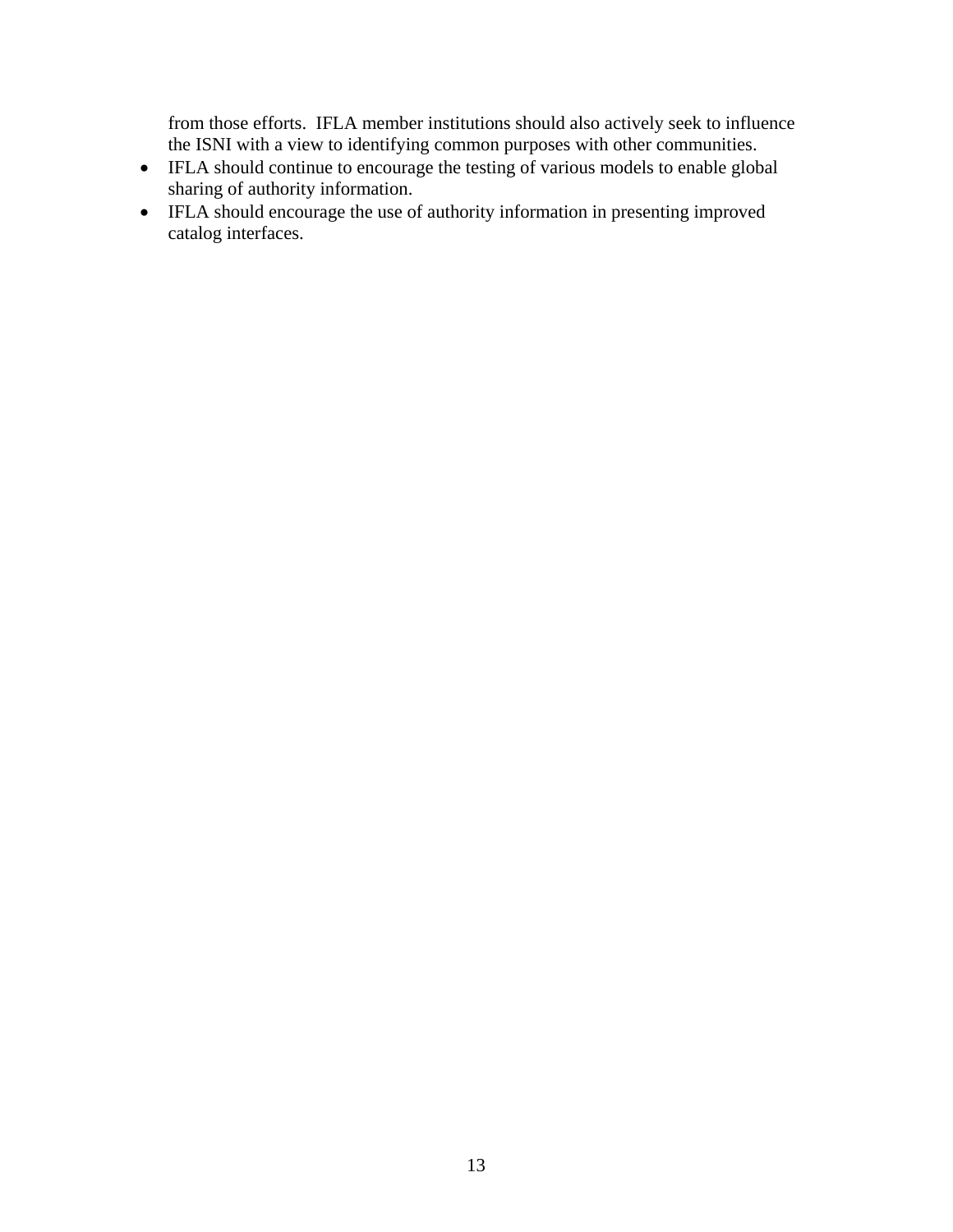#### **Bibliography**

- Anderson, Dorothy. Universal Bibliographic Control: a Long-Term Policy, a Plan for Action. – München: K.G. Saur, 1974.
- Antelman, Kristin. "Identifying the Serial Work as a Bibliographic Entity," *Library Resources & Technical Services*, v. 48, no. 4 (Oct. 2004), p. 238-255.
- Beaudiquez, Marcelle and Françoise Bourdon. Management and Use of Name Authority Files: Personal Names, Corporate Bodies and Uniform Titles, Evaluation and Prospects. -- München: K.G. Saur, 1991.
- Bourdon, Françoise. International Cooperation in the Field of Authority Data: an Analytical Study with Recommendations. München: K.G. Saur, 1993. (UBCIM Publications, New series, v. 11)
- Delsey, Tom (1989). "Authority Control in an International Context," *Cataloging & Classification Quarterly*, v.9, no. 3, p. 13-28.
- Delsey, Tom (2004). "Authority Records in a Networked Environment," *International Cataloguing and Bibliographic Control*, v. 33, no. 4 (Oct./Dec. 2004), p. 71-74.
- Guidelines for Authority Records and References.  $2<sup>nd</sup>$  ed. München: K.G. Saur, 2001. (UBCIM Publications, New series, v. 23)
- Guidelines for Subject Authority and Reference Entries. München: K.G. Saur, 1993. (UBCIM Publications, New series, v. 12)
- ISO Technical Committee 46, Subcommittee 9. Terms of reference for ISO TC46/SC9 Working Group 6: ISO Project 27729, "International Standard Party Identifier (ISPI)." Available online: http://www.lac-bac.gc.ca/iso/tc46sc9/wg6/index.html (accessed July 9, 2008) Note: With the transfer of the Secretariat for ISO TC46/SC9 from Library and Archives Canada to NISO, it is expected that a new website for the Working Group will replace the one given above.
- Lynch, Clifford. "Identifiers and Their Role in Networked Information Applications," *Association of Research Libraries Newsletter*, no. 194 (Oct. 1997) Available online: http://www.arl.org/bm~doc/identifier.pdf (accessed July 9, 2008)
- MacEwan, Andrew. "Project InterParty: From Library Authority Files to E-Commerce," *Cataloging & Classification Quarterly*, v. 39, no. 1/2 (2004), p. 429-442.
- "MLAR report". Mandatory Data Elements for Internationally Shared Resource Authority Records : Report of the IFLA UBCIM Working Group on Minimal Level Authority Records and ISADN, chair Barbara B. Tillett, Françoise Bourdon,